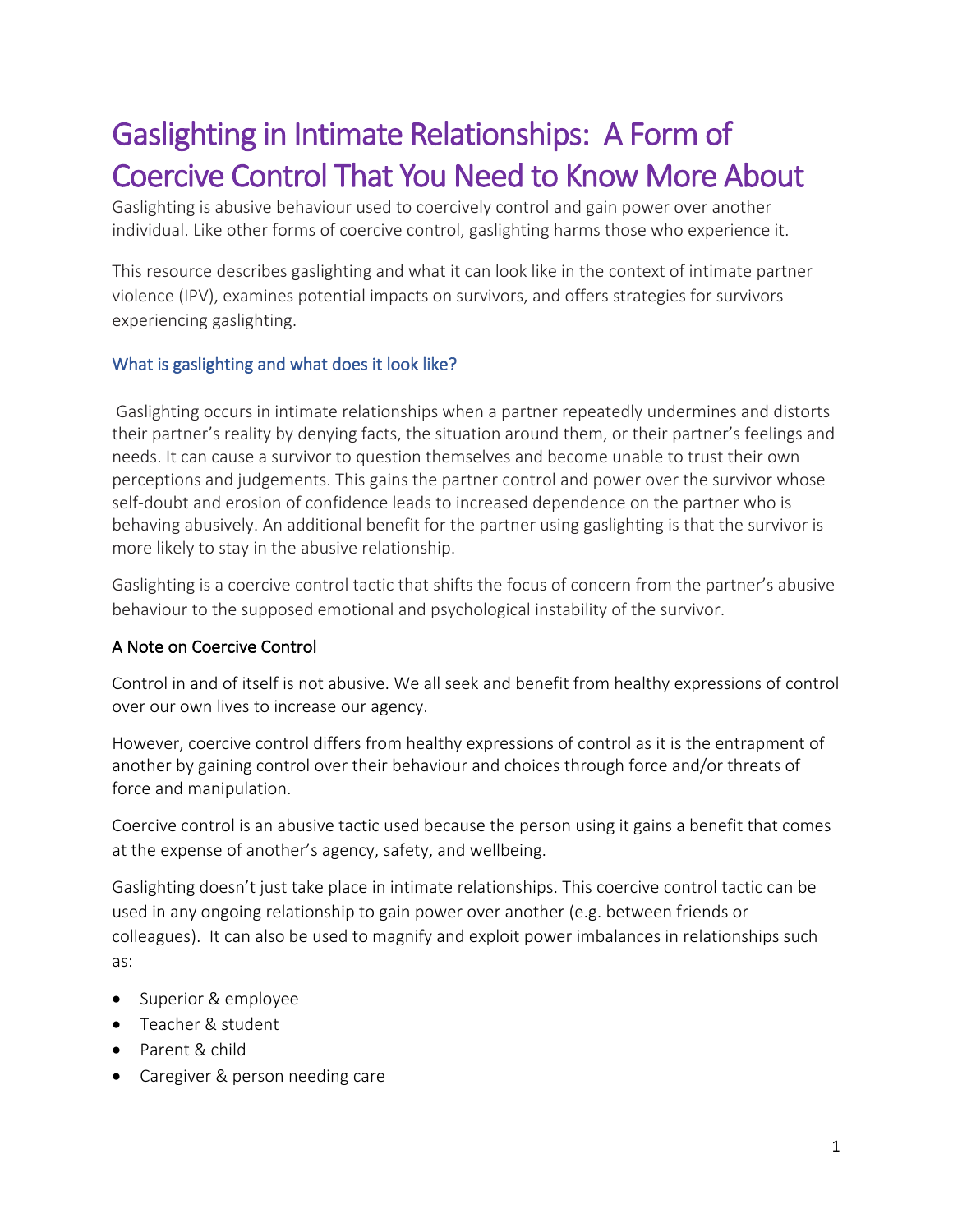# What those experiencing gaslighting may be told

Gaslighting starts off slowly in a relationship and may not initially "look" like abuse, though it often co-occurs with other forms of IPV. Survivors may be told things like:

**"You're overreacting – that never happened!"**

**"Can you hear? That's not what I said!"**

**"It's all in your head!"**

**"You need serious help."**

**"We moved to Canada for you. How could you say I treat you badly?"**

**"You already took your estrogen!"**

**"I was just joking. Lighten up."**

**"Calm down, I didn't do anything!"**

**"I swear I did! I translated those documents for you and sent them in!"**

**"What are you talking about? There's no such thing as violence in queer relationships – I love you!"**

**"You said you would pick up the kids – how could you forget? What an awful mom!"**

**"The wheelchair was broken when you got it. I didn't do anything!"**

### How to recognize gaslighting

Gaslighting is an insidious form of abuse. That means the partner's use of gaslighting is likely to gradually increase in frequency and/or intensity at the same time that the survivor's confidence in their own perceptions is decreasing as a result of the gaslighting. This makes it difficult to recognize the behaviours. However, there are some signs that may indicate when a survivor is being gaslit in a relationship. The survivor's partner may frequently:

*Trivialize –* Minimize and dismiss their feelings or tell them that they are overreacting to a situation.

*Lie –* Lie about or deny something and refuse to admit the lie even when proof is shown.

*Distort reality* – Be adamant that they did or said something even when they did not.

*Change the narrative* – Blame them for something that wasn't their fault and make them feel like they have to apologize.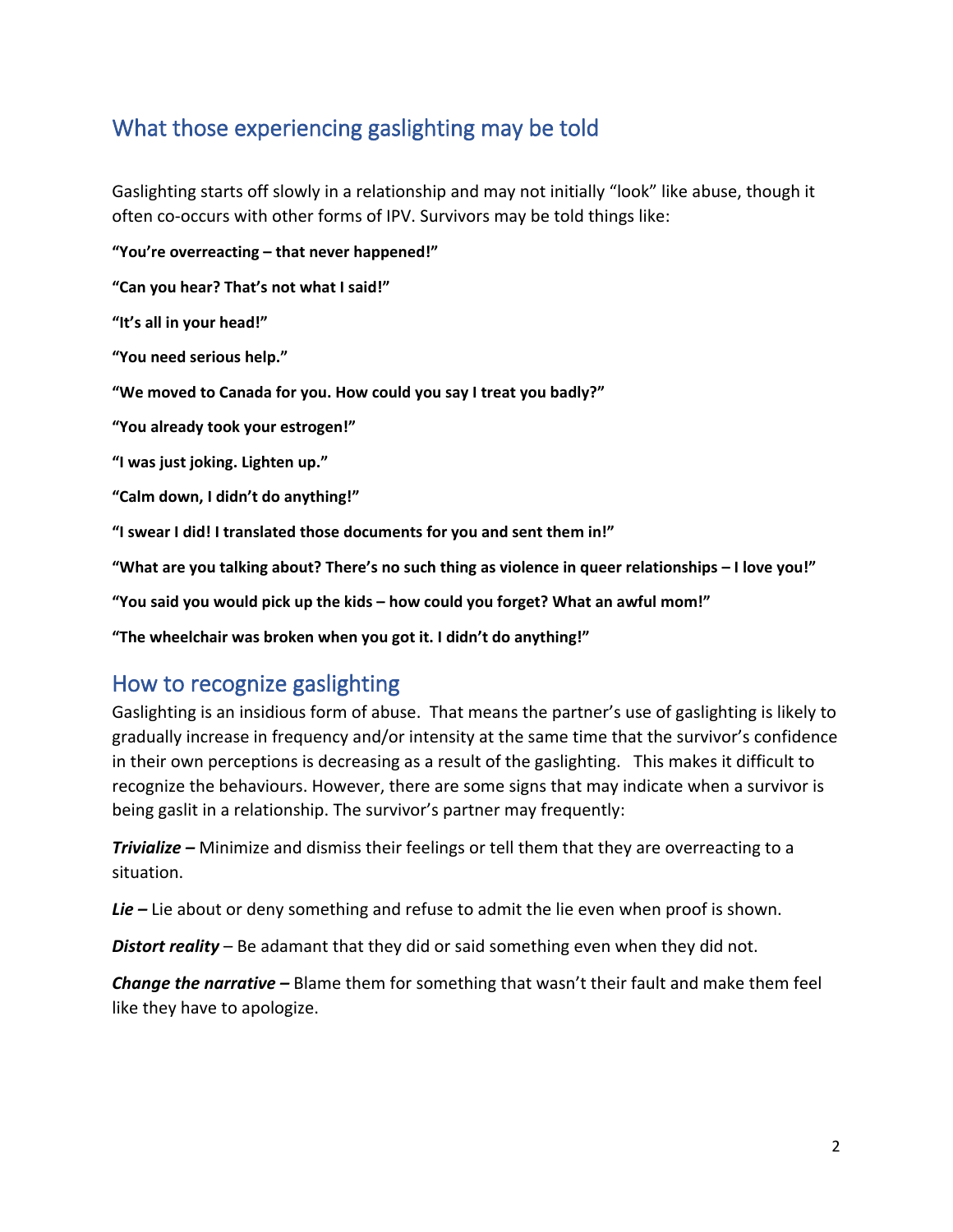#### **Cynthia's Experience of Being Gaslighted by her Partner**

When Cynthia first met Jason, she was completely smitten by his kindness. However, as their relationship continued over the next several months, Cynthia began to feel that something was "off" but couldn't quite place her finger on what was causing her discomfort. Jason began to flirt with other women, sometimes in front of Cynthia. When Cynthia would call him out on it, Jason would always tell her she was "losing it" and "acting insane." Jason would present gifts to Cynthia and say that he spent his money on her even though it was Cynthia's own money that he had used to pay for the gift. Eventually, Cynthia began to feel that she needed help with her memory and self-esteem and "jealousy" issues, as characterized by Jason.

**What gaslighting behaviours was Jason engaging in? How were these behaviours affecting Cynthia?** 

## Impacts of gaslighting on survivors

Gaslighting can affect someone's mental, psychological, financial, and physical wellbeing. Gaslighting may cause survivors to:

- Feel confused and disoriented
- Lose confidence in themselves
- Stay in abusive relationships for longer since they feel they can no longer trust their own memories and need their partner to help them better understand reality and make decisions
- Constantly doubt themselves and think they are too "paranoid", "sensitive", or other terms they have been called by their partner
- Experience anxiety and depression
- Lose their sense of self-agency and freedom
- Become isolated from friends and family

Gaslighting can also impact survivors in different ways, particularly due to their social location. Survivors who face multiple systems of oppression (e.g. racism, sexism, heteronormativity, ableism) are more likely to have experiences of gaslighting and abuse compounded. For instance, experiences of gaslighting may be intensified when systemic oppressions embedded in the very institutions (e.g. justice system, healthcare) survivors seek help from increase the possibility of their experiences being minimized or not believed. This happens when women are presumed to be "irrational" or "emotional", or through ableist beliefs such as "women with physical disabilities are asexual and would not be targets of sexual assault" which can cause reports of sexual assault to not be believed. $1$  In fact, some researchers argue that gaslighting works so well because systems of oppression create power imbalances that render some people more marginalized in society. 2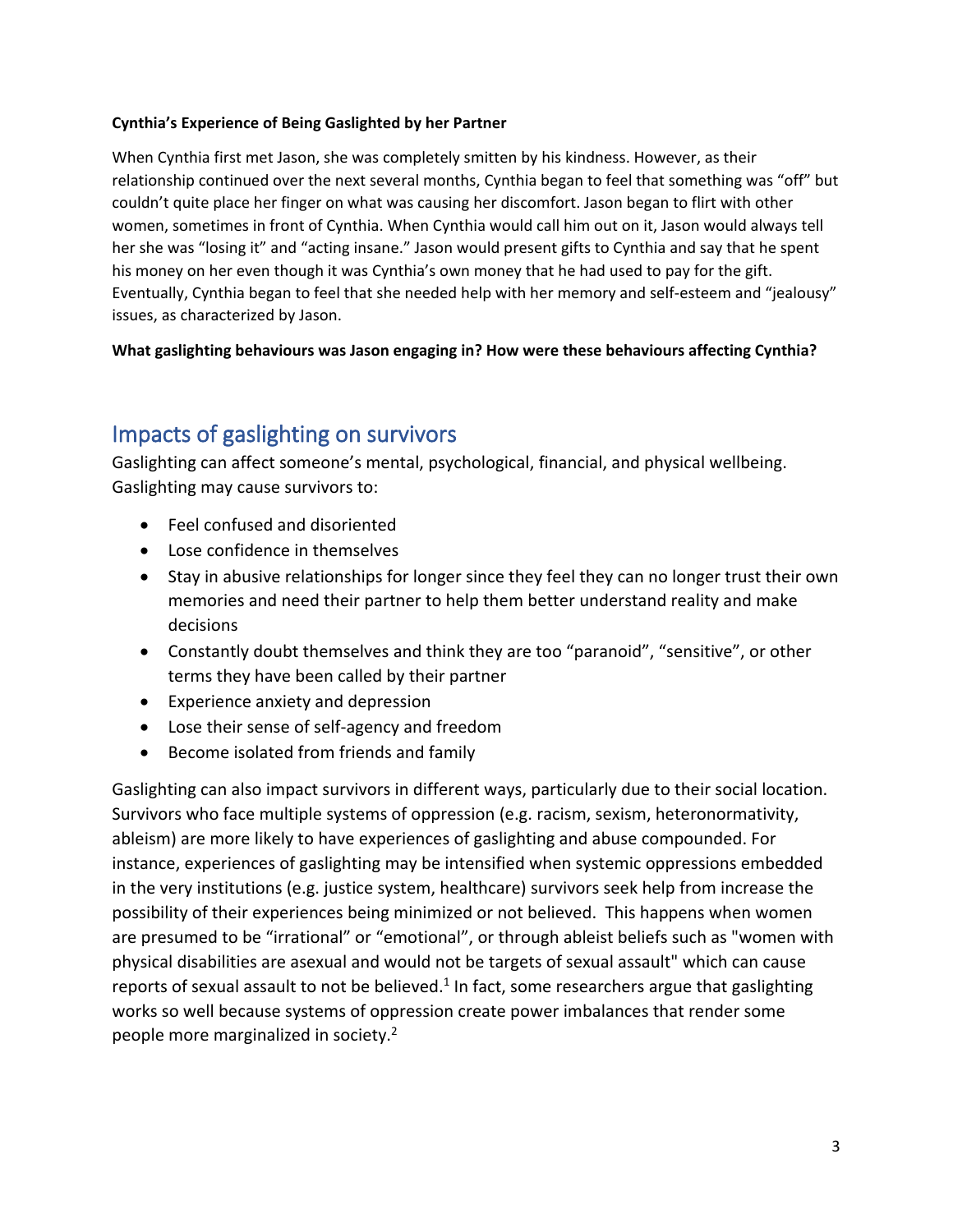### Impacts on Children

Direct and indirect experiences of IPV and coercive control, such as gaslighting, are also harmful to the wellbeing of children. It can have negative impacts on academic performance, social relationships, behaviours, and self-esteem. Children may feel like they need to be "record keepers" for their parent who is being gaslit and to assist them with recalling details of an incident to help their parent make sense of the situation.

# Strategies for survivors experiencing gaslighting

- 1. Know that a partner who repeatedly trivializes, lies, distorts reality, or changes the narrative may be using gaslighting to coercively control you.
- 2. Share your concerns with others who you trust and feel safe with, and who will validate your experiences and feelings.
- 3. Engage with activities and interests that you enjoy which can provide emotional safety and space from the situation.
- 4. Pay attention to your partner's actions, and not just their words. Their behaviours may not match their promises to not cause harm.
- 5. Record everything as best as you can. Keep documents, photos, and communication records (e.g. text messages, emails) in a safe place. Write down events in a journal or keep voice memos (if your phone is safe with you) so you can go back to replay an event.
- 6. Connect with trusted friends and family, if it is safe to do so, for a 'check-in' about an incident to hear an objective point of view. At the same time, know that family and friends are most likely to hear your partner's denials or claims that you are "losing it" or "mixed up again" and may not be privy to the actual incident or facts.
- 7. Know that a partner who is gaslighting you aims to make you and others believe you are the problem. They want their abusive behaviour to remain hidden.
- 8. Reach out to a local domestic violence shelter or program for support. You do not have to move into a shelter to benefit from their services and supports. Visit <https://sheltersafe.ca/> to find and contact a shelter near you, or you can call a helpline at 1-866-863-0511 or TTY 1-866-863-7868).
- 9. Know that gaslighting may mask or detract your awareness from the danger of and escalation in the abuse that you are experiencing.
- 10. Make a safety plan with a trusted friend, family member, or shelter worker that includes how and where you will escape quickly.
- 11. Remember that it is not your fault that you are being gaslighted. It is a form of abuse. It is about your partner's desire for unhealthy control and power over you that allows them to manipulate you.